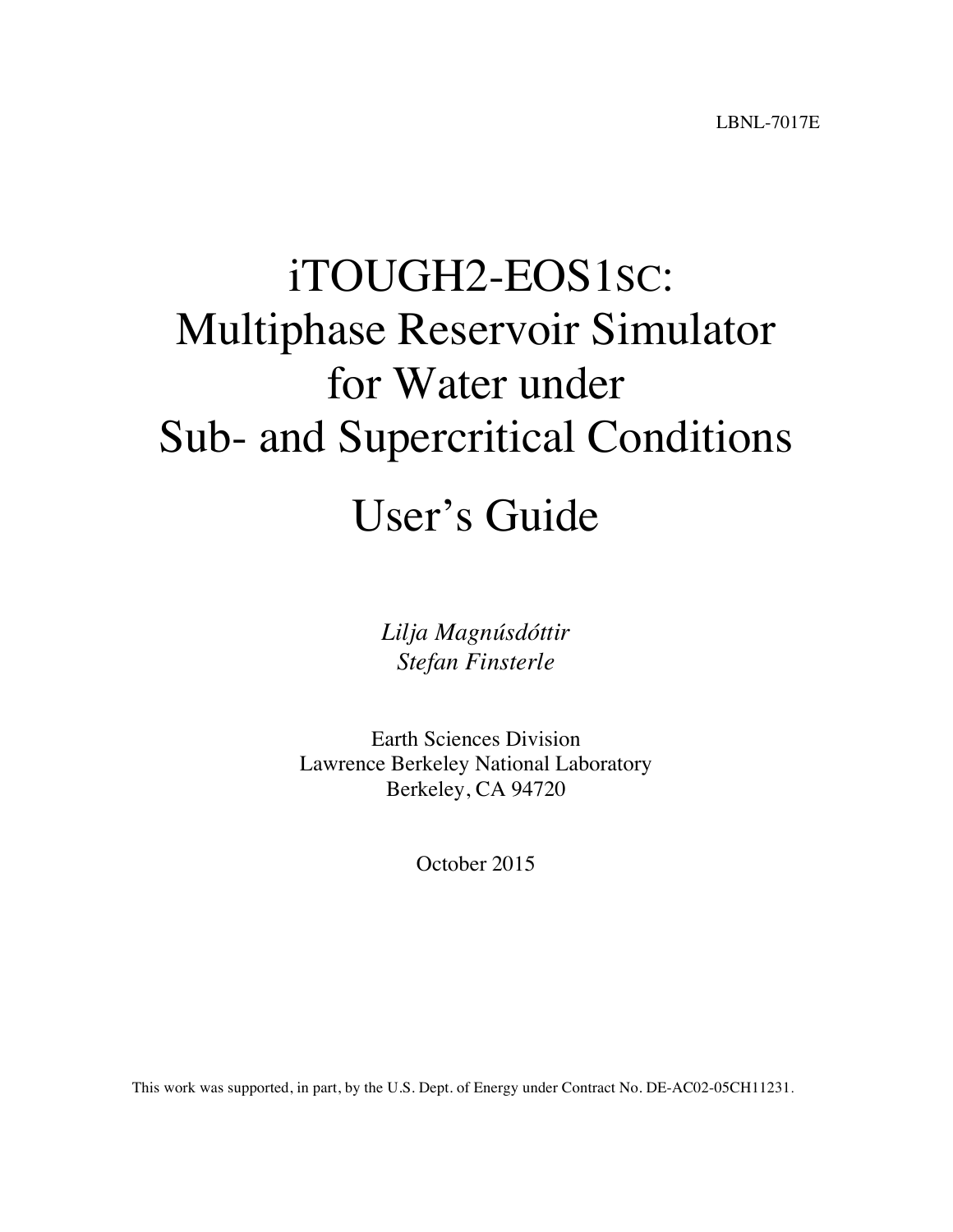#### **DISCLAIMER**

This document was prepared as an account of work sponsored by the United States Government. While this document is believed to contain correct information, neither the United States Government nor any agency thereof, nor The Regents of the University of California, nor any of their employees, makes any warranty, express or implied, or assumes any legal responsibility for the accuracy, completeness, or usefulness of any information, apparatus, product, or process disclosed, or represents that its use would not infringe privately owned rights. Reference herein to any specific commercial product, process, or service by its trade name, trademark, manufacturer, or otherwise, does not necessarily constitute or imply its endorsement, recommendation, or favoring by the United States Government or any agency thereof, or The Regents of the University of California. The views and opinions of authors expressed herein do not necessarily state or reflect those of the United States Government or any agency thereof or The Regents of the University of California.

Ernest Orlando Lawrence Berkeley National Laboratory is an equal opportunity employer.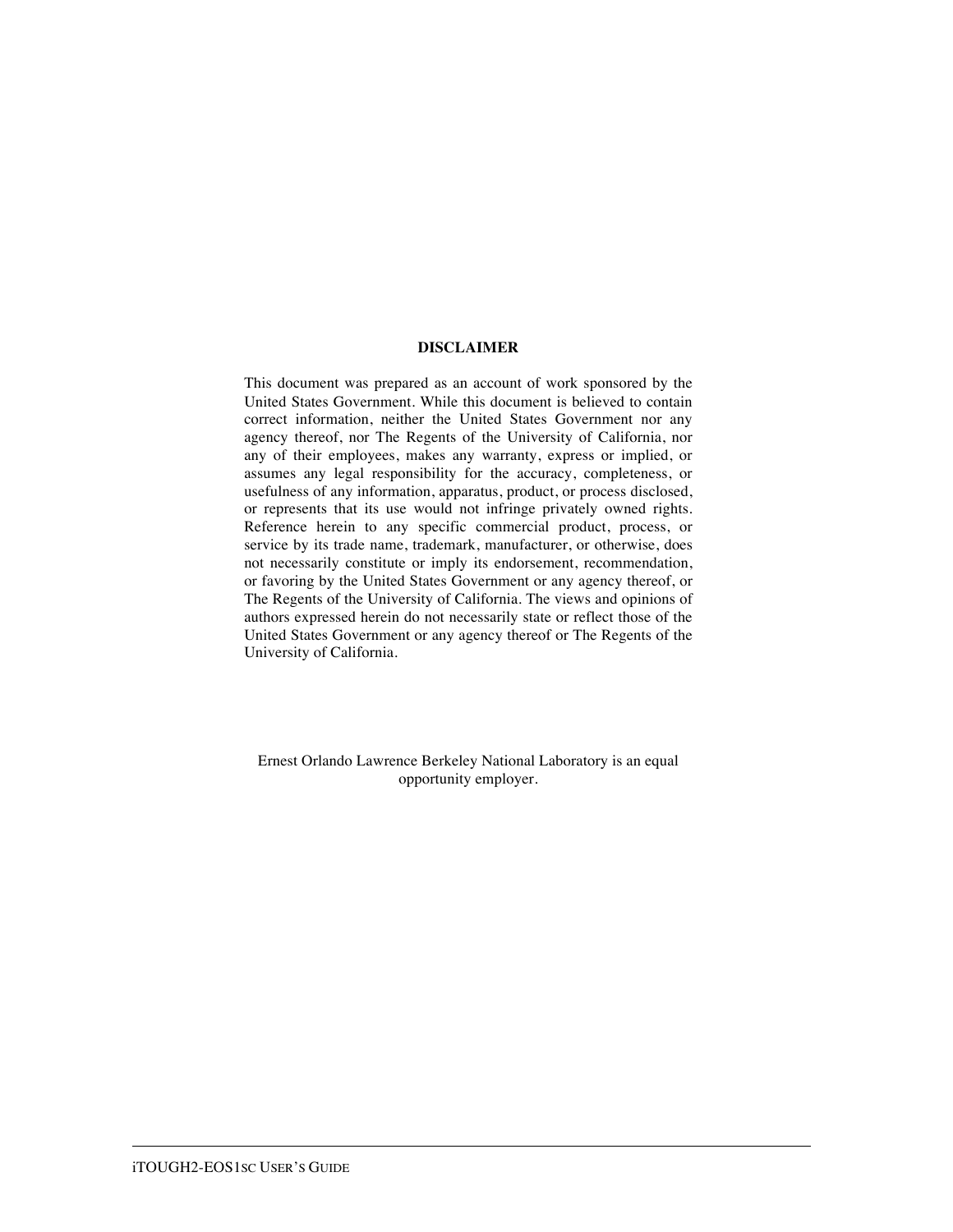# **TABLE OF CONTENTS**

| 5.1 Five-Spot Geothermal Production/Injection under Supercritical Conditions13 |  |
|--------------------------------------------------------------------------------|--|
|                                                                                |  |
|                                                                                |  |
|                                                                                |  |

# **LIST OF FIGURES**

| Figure 1. |                                                                                                                                                                                     |
|-----------|-------------------------------------------------------------------------------------------------------------------------------------------------------------------------------------|
| Figure 2. | Schematic illustration of how the density $\rho$ and internal energy $u$ is calculated outside<br>the supercritical range based on temperature $T$ and pressure $p$ using IAPWS-959 |
| Figure 3. | Example of MOMOP block used for the selection of the thermodynamic formulation11                                                                                                    |
| Figure 4. | Example of ROCKS block used for specifying depth- or temperature-dependent changes                                                                                                  |
| Figure 5. | Five-spot injection/production problem showing the element in the middle between the                                                                                                |
| Figure 6. | TOUGH2-EOS1sc input file (only part of ELEME and CONNE data blocks is shown). 15                                                                                                    |
| Figure 7. | Pressure-temperature diagram for the element in the middle between the injector and                                                                                                 |

# **LIST OF TABLES**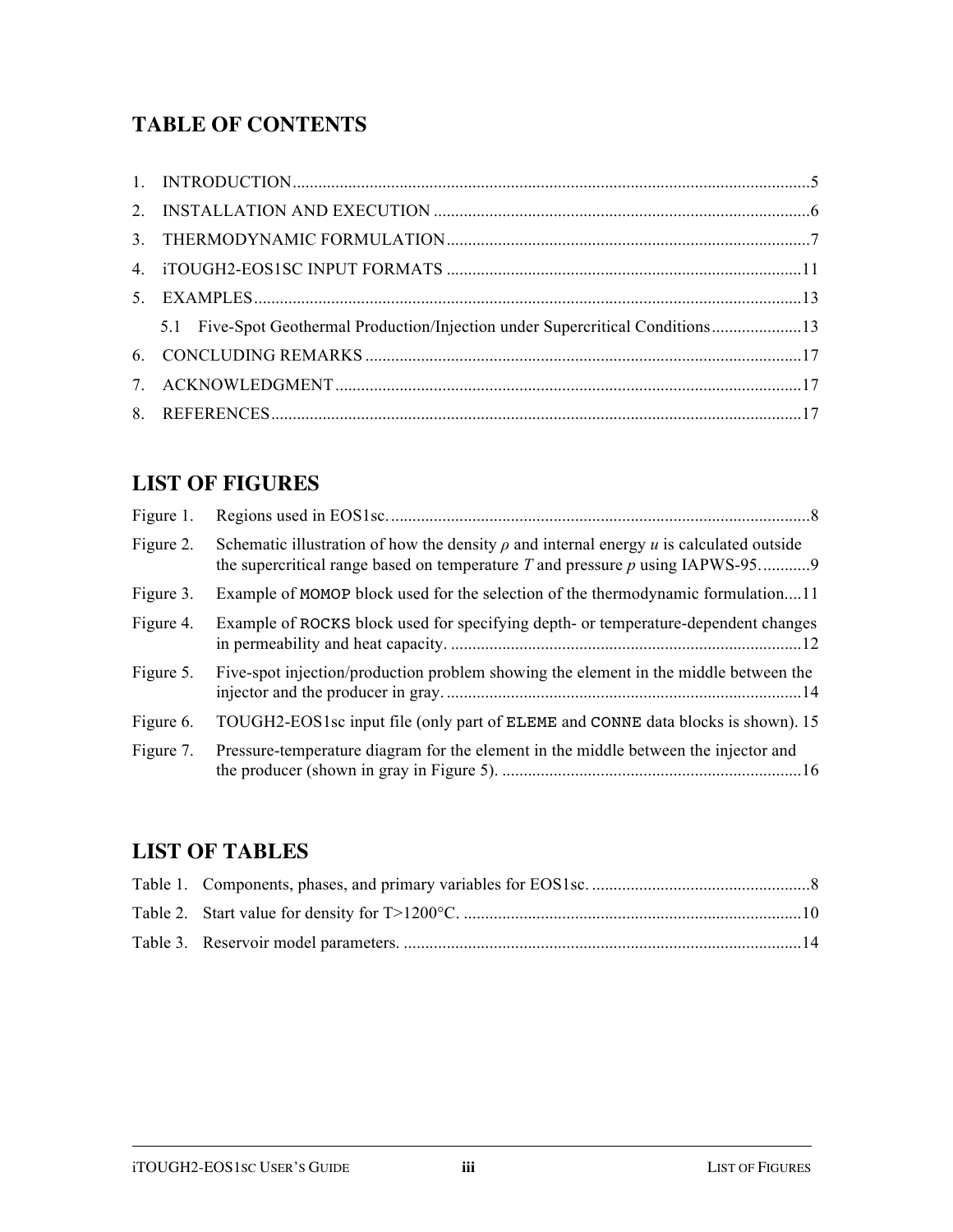PAGE INTENTIONALLY LEFT BLANK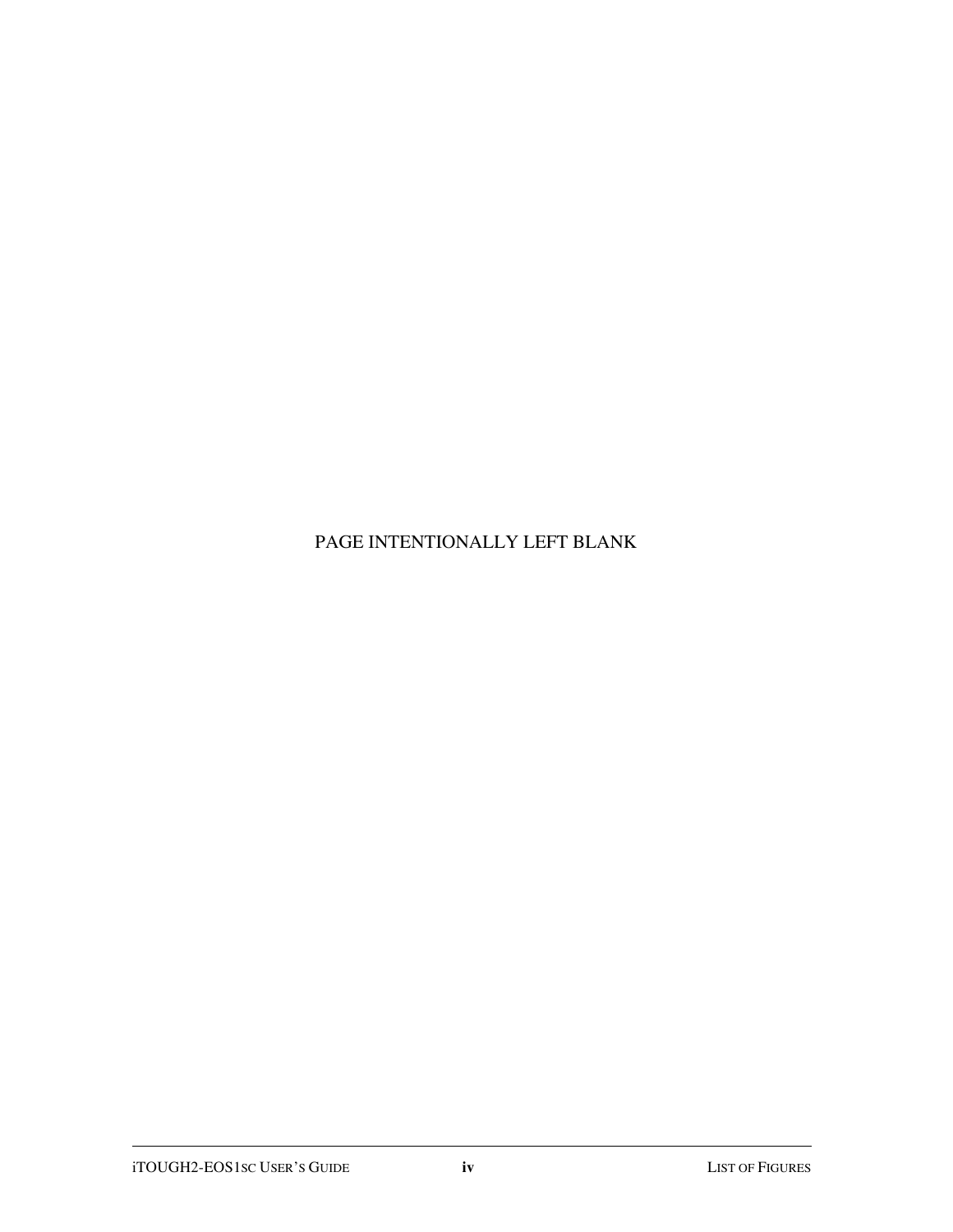## **1. INTRODUCTION**

Supercritical fluids exist near magmatic heat sources in geothermal reservoirs, and the high enthalpy fluid is becoming more desirable for energy production with advancing technology. In geothermal modeling, the roots of the geothermal systems are normally avoided but in order to accurately predict the thermal behavior when wells are drilled close to magmatic intrusions, it is necessary to incorporate the heat sources into the modeling scheme. Modeling supercritical conditions poses a variety of challenges due to the large gradients in fluid properties near the critical zone. This work focused on using the iTOUGH2 simulator to model the extreme temperature and pressure conditions in magmatic geothermal systems.

The iTOUGH2 simulation-optimization code [*Finsterle*, 2007a,b,c; http://esd.lbl.gov/iTOUGH2) can be used for history matching, whereby observations reflecting natural state conditions and data obtained during exploitation are analyzed to estimate hydrological and thermal properties as well as other model parameters. iTOUGH2 is based in the TOUGH2 nonisothermal multiphase flow and transport simulator [*Pruess et al*., 2011; http://esd.lbl.gov/TOUGH2] which has been extensively used to predict the production of fluid mixtures from geothermal reservoirs. However, the standard TOUGH2 module used for such simulations is limited to sub-critical conditions.

A new equation-of-state (EOS) module was developed (termed EOS1sc) to extend the operational range of temperature and pressure in iTOUGH2 from 350°C and 100 MPa to 1,000°C and 1,000 MPa and beyond. This manual describes the thermodynamic formulation implemented in iTOUGH2-EOS1SC, and presents examples demonstrating the use of the module.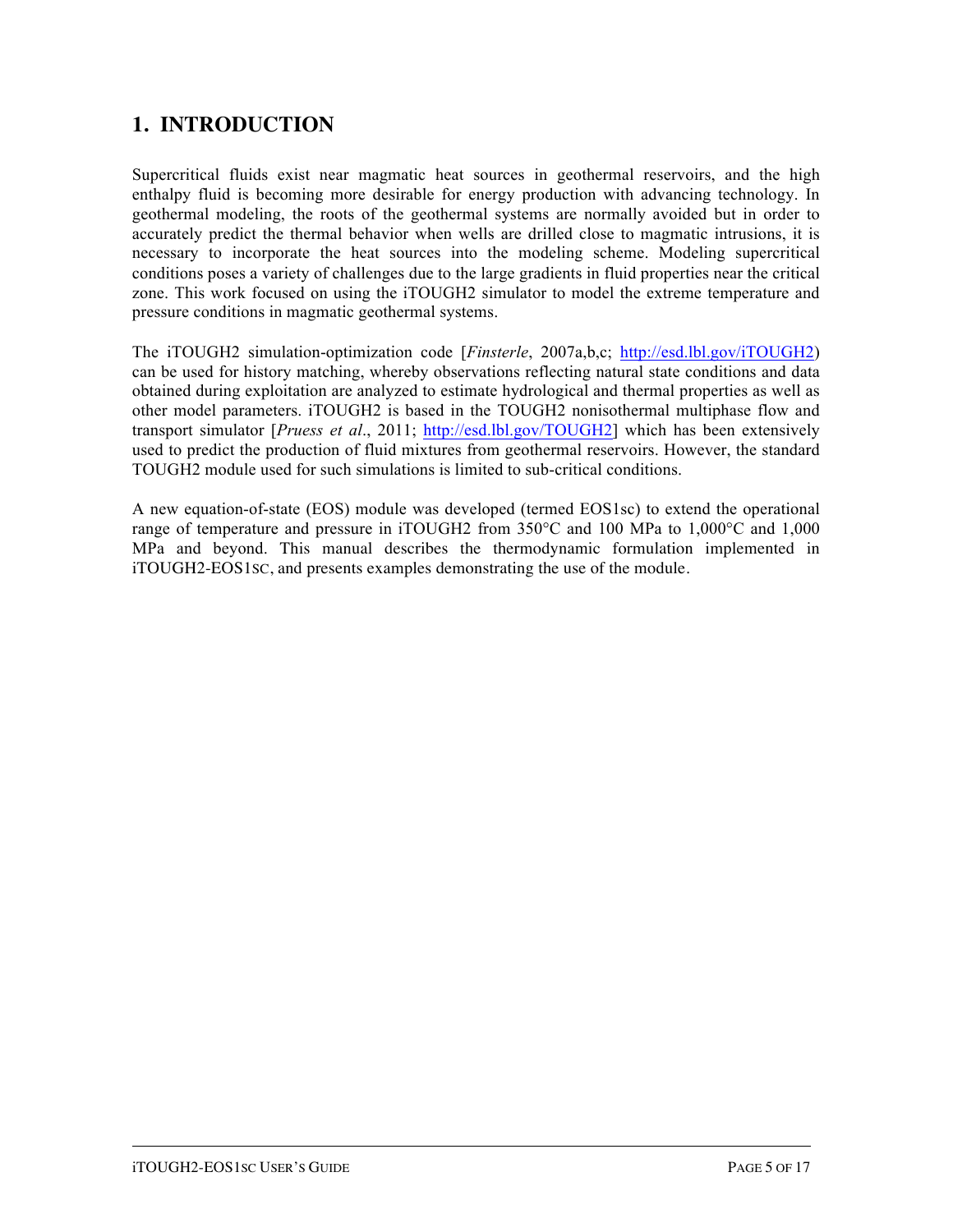## **2. INSTALLATION AND EXECUTION**

Compilation and installation of iTOUGH2 is described in Section 5 of *Finsterle* [2007a] as well as in read-me files distributed with the code. To make an iTOUGH2-EOS1SC executable, the following steps have to be performed:

- (1) Adjust maximum array dimensions in file *maxsize.inc*. A run-time error message will be issued if arrays are insufficiently dimensioned.
- (2) Compile file *eos1sc.f* and link it to the standard iTOUGH2 object files to create the executable. (On Unix platforms, you may use the script it2make [options] 1sc.)

Like any iTOUGH2 application, iTOUGH2-EOS1SC reads in two main input files: an iTOUGH2 and a TOUGH2 input file; options specific to iTOUGH2-EOS1SC are described in Section 4.

iTOUGH2-EOS1SC is executed like any standard iTOUGH2 application, i.e., either using the executable directly, or (preferably) using the script file *itough2* (Linux/Unix) or *itough2.bat* (PC).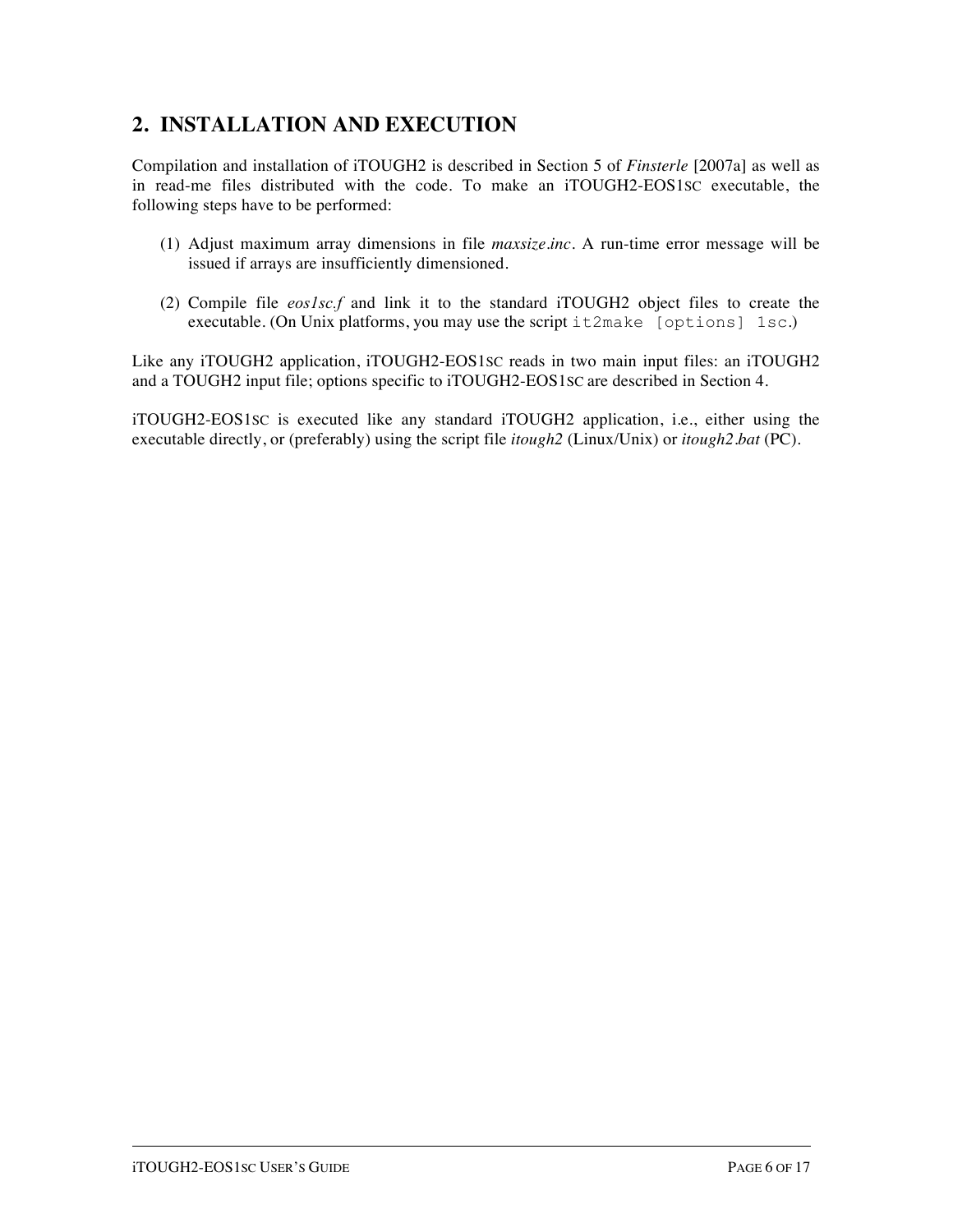## **3. THERMODYNAMIC FORMULATION**

EOS1SC is an extension of the EOS1 module for supercritical conditions. In EOS1SC, the IFC-67 thermodynamic formulation given by the *International Formulation Committee* [1967] and used in EOS1 has been replaced by the IAPWS-IF97 [*International Association for the Properties of Water and Steam*, 2007] and the IAPWS-95 [*International Association for the Properties of Water and Steam*, 2002] thermodynamic formulations.

The IAPWS-95 formulation currently serves as the international standard for water's thermodynamic properties. The operational range for IAPWS-95 has been tested and accepted by the International Association for the Properties of Water and Steam (IAPWS) for up to 1000°C and 100 MPa. The IAPWS-IF97 formulation is a separate, faster formulation based on IAPWS-95, and maintained for industrial use. IAPWS-IF97 is accepted by IAPWS for up to 800°C and 100 MPa, and for up to 2000°C for pressure at or below 50 MPa. Both the IAPWS-95 and IAPWS-IF97 formulations can be extrapolated to extremely high temperatures and densities above the operational limit tested by IAPWS [*Magnusdottir and Finsterle,* 2015; *Yamazaki and Muto*, 2004]. Three options to select the thermodynamic formulation are available in EOS1SC: (1) IFC-67, which is only valid for subcritical conditions, (2) IAPWS-IF97, or (3) IAPWS-95 for temperature above or equal to 800°C, and IAPWS-IF97 for temperature below 800°C. For the last option, IAPWS-95 is not used for the whole temperature range because IAPWS-IF97 is significantly faster; IAPWS-IF97 has been accepted by IAPWS to accurately approximate IAPWS-95 within 800°C and 100 MPa.

In the EOS1 module, the primary variables are the same as those of the IFC-67 formulation, i.e. (*P, T*) for single-phase points, and ( $P_g$ ,  $S_g$ ) for two-phase points. In EOS1sC, the primary variables were modified to account for the supercritical region; the same primary variables were used as in the IAPWS-IF97 formulation so that the formulation can be used directly without need for iteration. The IAPWS-IF97 formulation is given in terms of regions nominally defined as liquid, vapor, supercritical, two-phase, and high temperature vapor as shown in Figure 1. Regions 1, 2 and 5 in Figure 1 are individually covered by a fundamental equation for the specific Gibbs free energy given in terms of pressure and temperature. Region 3 is covered by a fundamental equation for the specific Helmholtz free energy and is given in terms of density and temperature. Region 4, i.e., the saturation curve, is given by a saturation-pressure equation. The corresponding primary variables in EOS1SC are (*P, T)* for the liquid and vapor regions, (*Pg, Sg*) for the two-phase region, and (*ρ, T*) for the supercritical region. Thus, the primary variables need to be switched when a region boundary is crossed. An iterative process is used to calculate the thermodynamic variables at the end of every time step and when a region boundary is crossed, the iteration is stopped on a boundary point between the two regions. In EOS1, that boundary point is chosen by projecting the initially calculated new state point vertically onto the boundary to preserve the new temperature. In EOS1SC, an exception has to be made as described by *Croucher and O'Sullivan* [2008], because the boundary between the liquid and supercritical regions is vertical (see Figure 1). Thus, the boundary point is determined by preserving density for transitions from supercritical to liquid, and by maintaining pressure for transitions from liquid to supercritical. The boundaries of the regions for the IAPWS-IF97 formulation are chosen arbitrarily; they are different from the true phase boundaries. Thus, if the temperature and pressure is above the critical point, the corresponding region in Figure 1 might be vapor with pressure and temperature being used as primary variables, although the true phase is supercritical. The boundary between regions 1 and 3 is at  $350^{\circ}$ C, the boundary between regions 2 and 5 is at 800°C, and the boundary between regions 2 and 3 is defined by a so-called B23-equation as described by *Wagner et al.* [2000]. It is not necessary to identify the exact location of the boundaries when using EOS1SC, because the initial conditions can be given in terms of pressure and temperature for all phases. Additionally, the initial conditions can be given in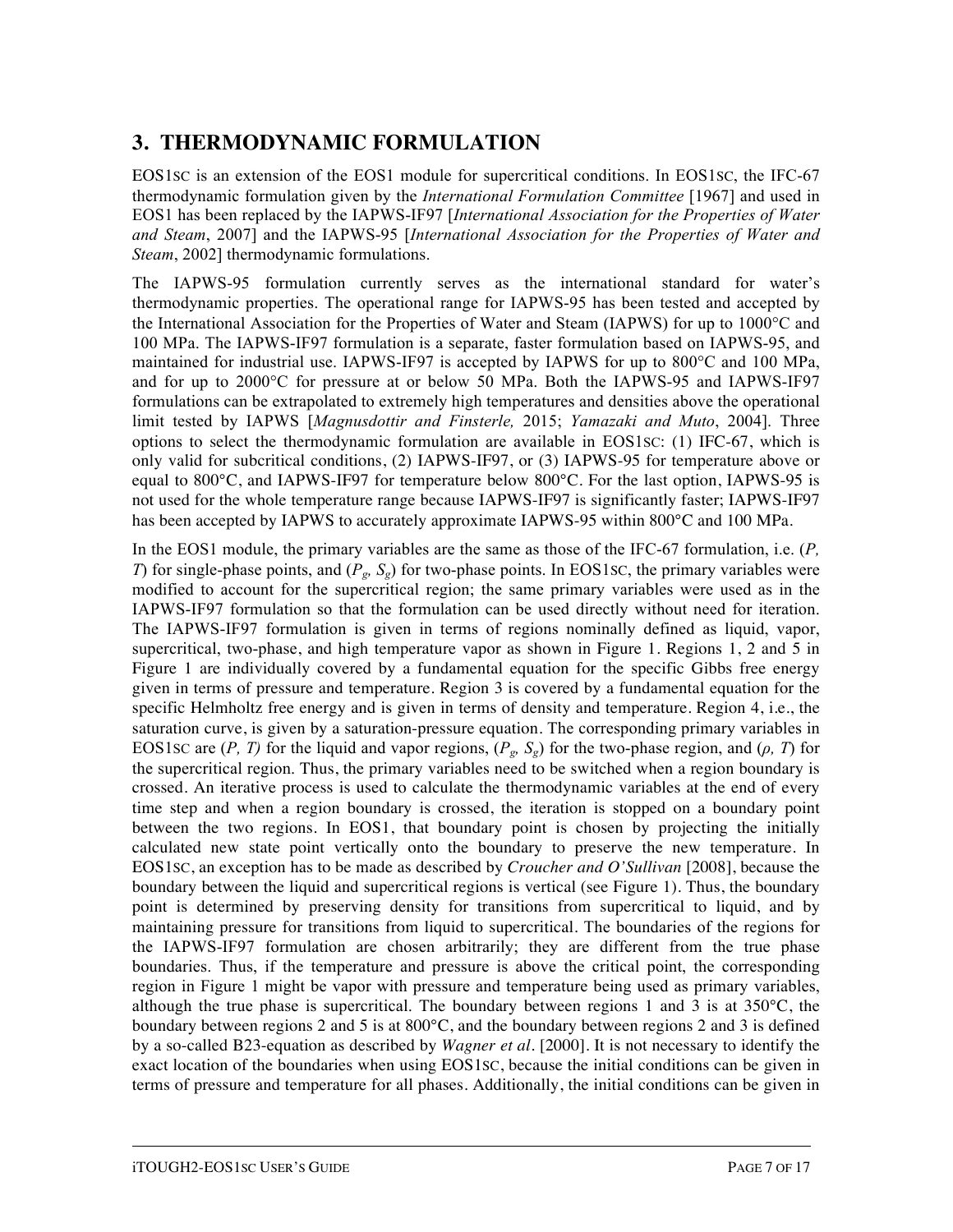terms of density and temperature; if the first primary variable is less than 1100, it is assumed to be density. If the IAPWS-IF97 formulation is used above its operational limit, region 5 in Figure 1 is extrapolated. Region 5 can be extrapolated to high temperatures and pressures but extrapolating region 2 gives inaccurate thermodynamic properties [*Magnusdottir and Finsterle,* 2015]. Table 1 summarizes the components, phases, and primary variable choices for EOS1SC.

The IAPWS-95 formulation is given by the fundamental equation for the specific Helmholtz free energy. The primary variables are density and temperature for the entire state space. Thus, iterative function inversions are required when using IAPWS-95 outside of the supercritical region in Figure 1. A schematic illustration is provided in Figure 2 of how the density and internal energy are calculated in these regions using IAPWS-95. The function that calculates density, *ρ,* is used to iteratively evaluate density, because the primary variables of the IAPWS-95 formulation are density and temperature. First, an initial density value,  $\rho_l$ , is calculated based on temperature and pressure. The IAPWS-IF97 formulation is used to calculate  $\rho_I$  if  $T \le 1200^{\circ}\text{C}$  and the constraints listed in Table 2 are used for  $T > 1200$ °C where  $p1100$  is the lower limit of pressure for  $\rho = 1100 \text{ kg/m}^3$  and *p800* is the upper limit of pressure for  $\rho = 800 \text{ kg/m}^3$ . Then, the lower limit of density is set as 0.8  $\times$  $\rho_1$  and the upper limit is set as  $1.2 \times \rho_1$ . If needed, this range is incrementally increased until the difference between the pressure given and the pressure calculated using IAPWS-95 based on the upper limit of density has an opposite sign to the difference between the pressure given and the pressure calculated based on the lower limit of the density. That way, the root of the function describing the difference between the pressure given and the pressure calculated using IAPWS-95 can be found within the density range using a combination of the Newton-Raphson and bisection methods [*Press*, 1992] to determine the density corresponding to the pressure given (Step 3 in Figure 2). Once the density has been calculated, the internal energy is calculated based on pressure and density using the IAPWS-95 formulation.



Figure 1. Regions used in EOS1sc.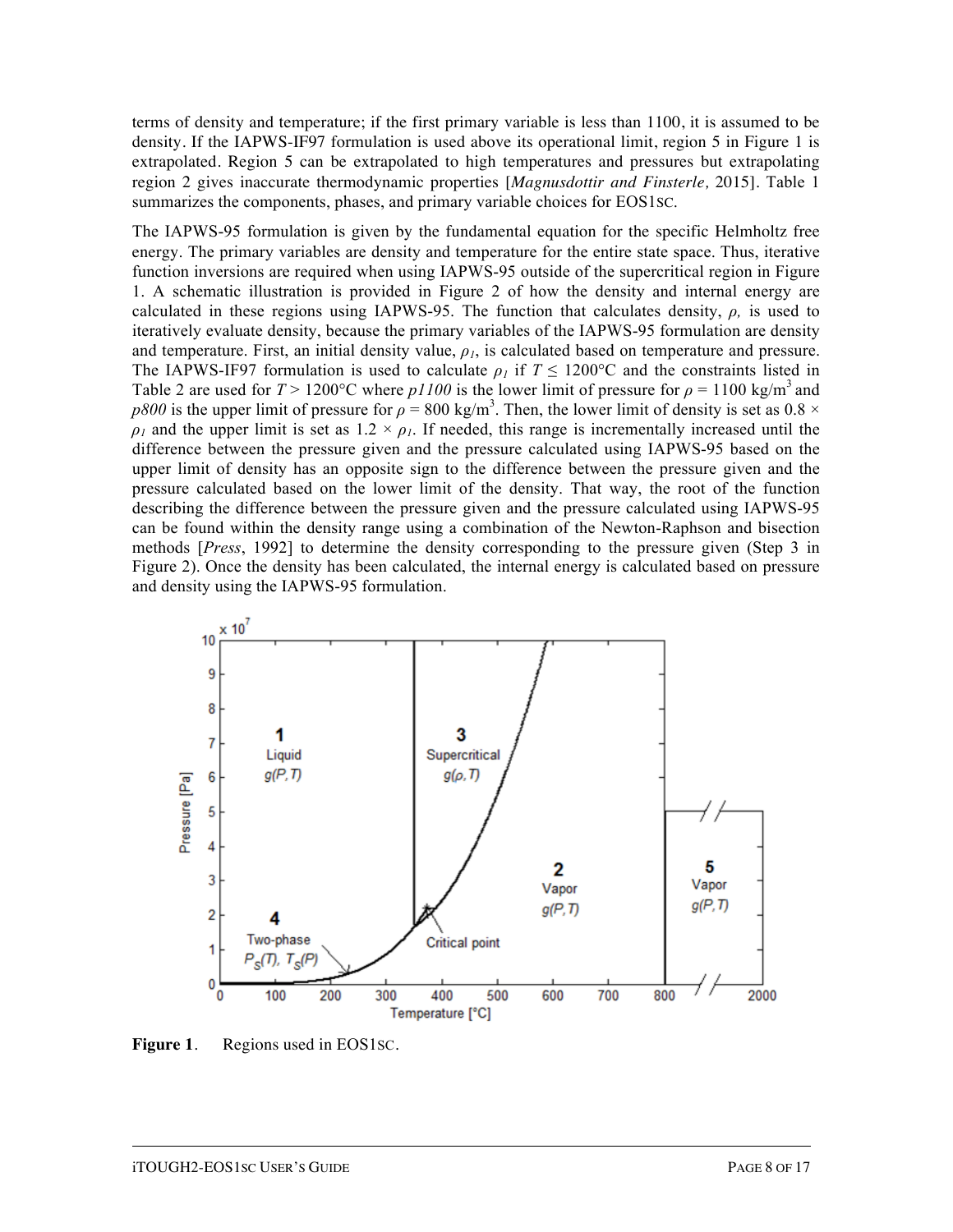| # 1: water<br><u>Components</u>                                                                    |                                                                                  |  |  |  |  |  |  |
|----------------------------------------------------------------------------------------------------|----------------------------------------------------------------------------------|--|--|--|--|--|--|
| $# 2$ : "water 2" (optional)                                                                       |                                                                                  |  |  |  |  |  |  |
| Parameter choices                                                                                  |                                                                                  |  |  |  |  |  |  |
|                                                                                                    | $(NK, NEG, NPH, NB) =$ (1, 2, 2, 6) one water component, nonisothermal (default) |  |  |  |  |  |  |
|                                                                                                    | $(1, 1, 2, 6)$ only liquid, or only vapor; isothermal                            |  |  |  |  |  |  |
|                                                                                                    | $(2, 3, 2, 6)$ two-waters, nonisothermal <sup>*</sup>                            |  |  |  |  |  |  |
|                                                                                                    | molecular diffusion can be modeled by setting $NK = 2$ , $NB = 8$                |  |  |  |  |  |  |
| Primary Variables                                                                                  |                                                                                  |  |  |  |  |  |  |
| single-phase region <sup>*</sup>                                                                   |                                                                                  |  |  |  |  |  |  |
| $(P, T, [X])$ - (pressure, temperature, [mass fraction of water 2] <sup>†</sup> )                  |                                                                                  |  |  |  |  |  |  |
| two-phase region <sup>*</sup>                                                                      |                                                                                  |  |  |  |  |  |  |
| $(P_g, S_g, [X])$ - (gas phase pressure, gas saturation, [mass fraction of water 2] <sup>†</sup> ) |                                                                                  |  |  |  |  |  |  |
| supercritical region <sup>x</sup>                                                                  |                                                                                  |  |  |  |  |  |  |
| $(\rho, T, [X])$ - (density, temperature, [mass fraction of water 2] <sup>†</sup> )                |                                                                                  |  |  |  |  |  |  |
| *<br>two waters cannot be run in isothermal mode                                                   |                                                                                  |  |  |  |  |  |  |

**Table 1**. Components, phases, and primary variables for EOS1SC.

 $\dot{\uparrow}$  optional, for  $NK = 2$  only

<sup>¤</sup> region boundaries shown in Figure 1.



**Figure 2.** Schematic illustration of how the density *ρ* and internal energy *u* is calculated outside the supercritical range based on temperature *T* and pressure *p* using IAPWS-95.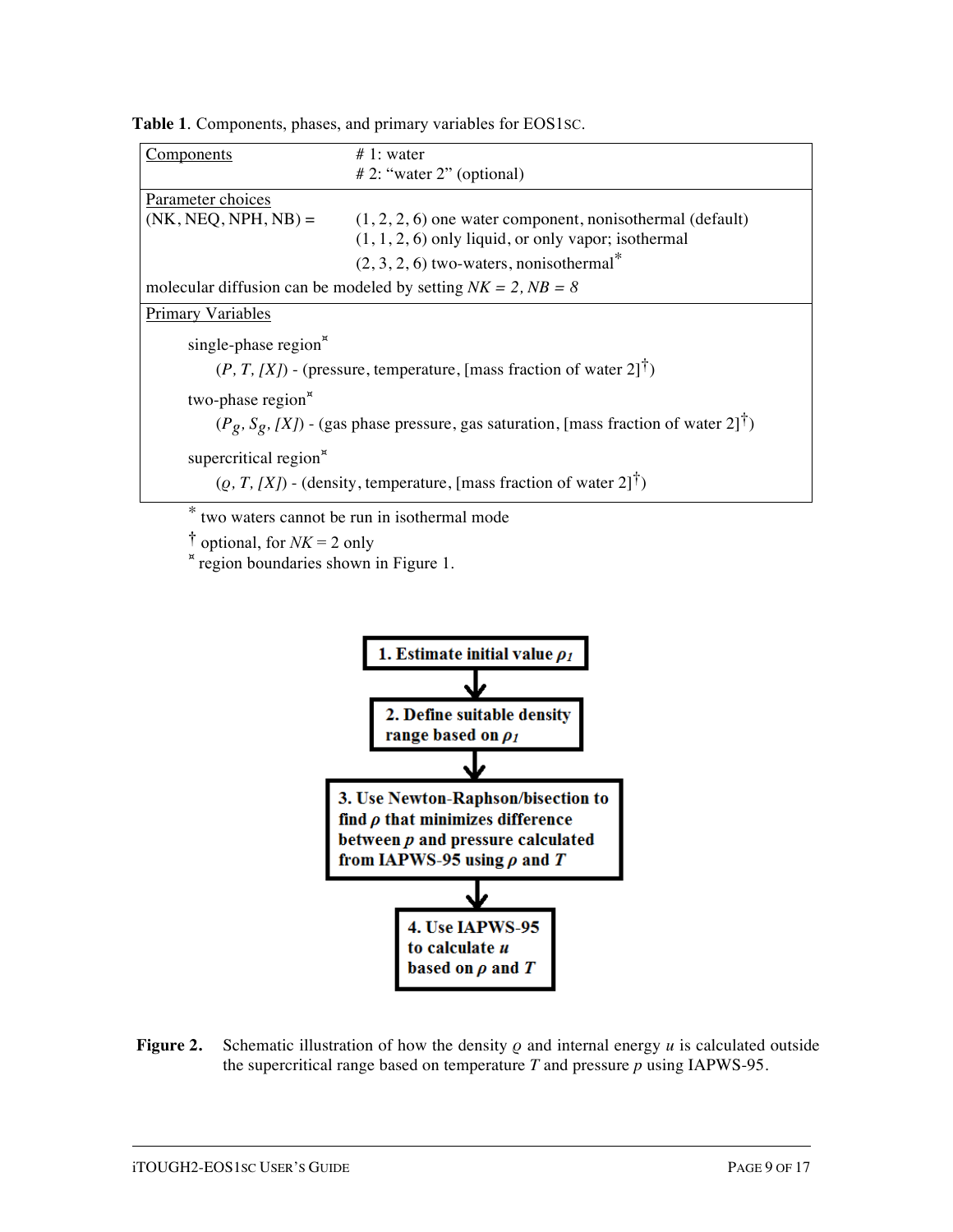| Constraint                                        | <b>Start value for density</b> |
|---------------------------------------------------|--------------------------------|
| p > p1100                                         | $Q_l = 1200$ kg/m <sup>3</sup> |
| $p_c < p \leq p1100$                              | $\rho_l = 1000 \text{ kg/m}^3$ |
| else if steam and                                 |                                |
| $p < 5 \times 10^4$ Pa                            | $Q_l = 0.1$ kg/m <sup>3</sup>  |
| $p > 100 \times 10^5$ Pa                          | $Q_1 = 100 \text{ kg/m}^3$     |
| $5 \times 10^4$ Pa $\le p \le 100 \times 10^5$ Pa | $\rho_l = 1$ kg/m <sup>3</sup> |

**Table 2**. Start value for density for *T*>1200°C.

TOUGH2 bases its calculations on mass and energy balances for each phase; however, there is no phase distinction in the supercritical region. Thus, the saturation line was artificially extended into the supercritical region similarly as described by *Croucher and O'Sullivan* [2008] for implementing IAPWS-IF97 into AUTOUGH2. Above the extended line the supercritical fluid is theoretically defined 'liquid' and below it is called 'vapor', although there is no change in physical properties when the line is crossed in the supercritical region. The primary variables in the supercritical region are density and temperature, but in TOUGH2 the first primary variable is assumed to always be pressure. This assumption was removed by making changes to the iTOUGH2 code similar to those described by *Talman et al.* [2004] for simulating geological CO<sub>2</sub> storage.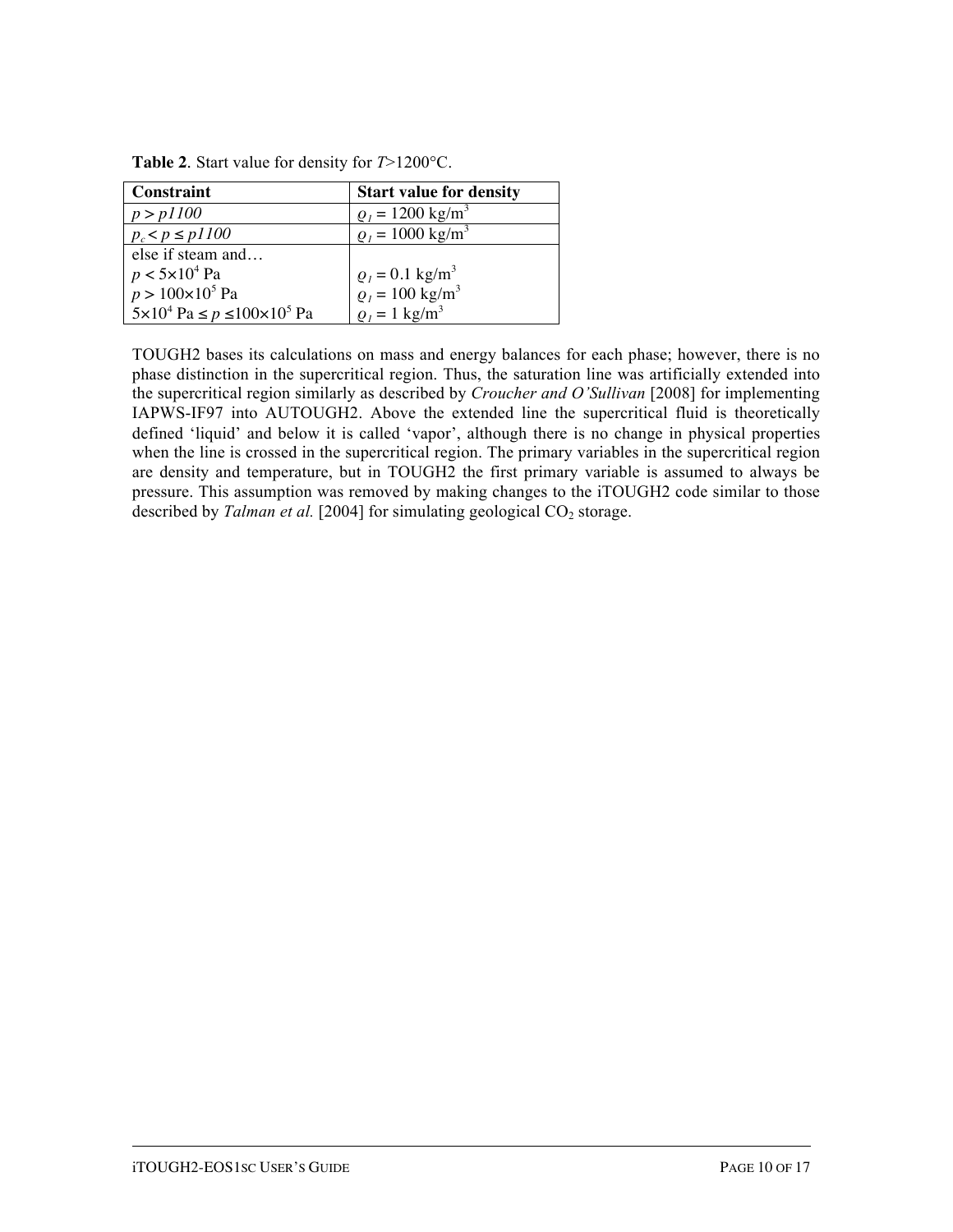#### **4. iTOUGH2-EOS1SC INPUT FORMATS**

The thermodynamic formulation to be used in EOS1SC are specified in the TOUGH2 input file by defining MOP2(11) in block MOMOP as follows:

#### Record MOMOP

Format (80I1)  $(MOP2(I),I=1,80)$ 

- MOP2(11) Selects thermodynamic formulation
	- 0: IFC-67; for subcritical conditions only
	- 1: IAPWS-IF97
	- 2: IAPWS-IF97 for T<800°C IAPWS-95 for T≥800°C

(Additional MOMOP options are described in the report *Enhancements to the TOUGH2 Simulator Implemented in iTOUGH2* [*Finsterle*, 2015] and in the header of each TOUGH2 output file.)

An example of a MOMOP block invoking a combination of the IAPWS-IF97 and IAPWS-95 formulations is shown in Figure 3.

**MOMOP----1----\*----2----\*----3----\*----4----\*----5----\*----6----\*----7----\*----8 2** 

**Figure 3.** Example of MOMOP block used for the selection of the thermodynamic formulation.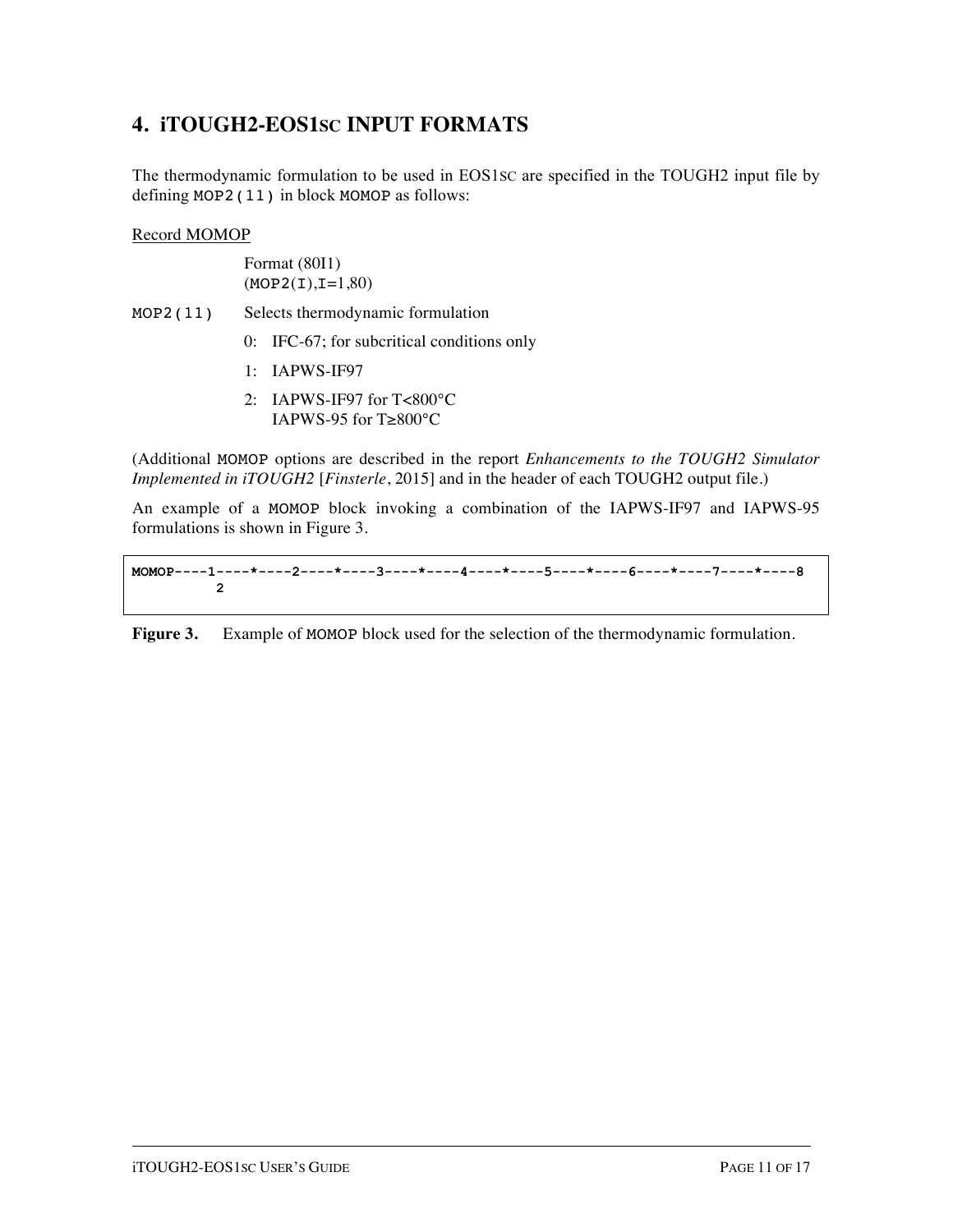In EOS1sc, permeability and heat capacity can be specified as a function of temperature or depth. To invoke this feature, set NAD=5 in block ROCKS for the relevant material.

| Record ROCKS.1.4<br>(optional, NAD=5 only)                                                                       |                                                                                                                                                                            |  |  |  |  |  |
|------------------------------------------------------------------------------------------------------------------|----------------------------------------------------------------------------------------------------------------------------------------------------------------------------|--|--|--|--|--|
|                                                                                                                  | Format (I5,5X,3E10.4)<br>$IPT, (PFT(I), I=1,3)$                                                                                                                            |  |  |  |  |  |
| $ I$ PFT $ $                                                                                                     | If positive, permeability is a function of temperature $T$<br>If negative, permeability is a function of depth (provide Z-coordinate in columns)<br>71-80 in block ELEME)  |  |  |  |  |  |
|                                                                                                                  | 1: Linearly permeability change between PFT(1) and PFT(2)                                                                                                                  |  |  |  |  |  |
|                                                                                                                  | Log-linearly permeability change between $PFT(1)$ and $PFT(2)$<br>2:                                                                                                       |  |  |  |  |  |
| PFT(1)                                                                                                           | Do not change permeability if $T < PFT(1)$ or $Z > PFT(1)$                                                                                                                 |  |  |  |  |  |
| PFT(2)                                                                                                           | Maximum permeability change if $T > PFT(2)$ or $Z < PFT(2)$                                                                                                                |  |  |  |  |  |
| PFT(3)                                                                                                           | Maximum permeability modifier of $ IPT  = 1$ ;<br>Maximum log-permeability modifier of $ IPT  = 2$                                                                         |  |  |  |  |  |
| Record ROCKS.1.5<br>(optional, NAD=5 only)                                                                       |                                                                                                                                                                            |  |  |  |  |  |
|                                                                                                                  | Format (I5,5X,3E10.4)<br>$ICT, (CFT(I), I=1,3)$                                                                                                                            |  |  |  |  |  |
| IPT                                                                                                              | If positive, heat capacity is a function of temperature $T$<br>If negative, heat capacity is a function of depth (provide Z-coordinate in columns<br>71-80 in block ELEME) |  |  |  |  |  |
|                                                                                                                  | 1: Linearly heat capacity change between CFT(1) and CFT(2)                                                                                                                 |  |  |  |  |  |
|                                                                                                                  | 2: Log-linearly heat capacity change between $CFT(1)$ and $CFT(2)$                                                                                                         |  |  |  |  |  |
| CFT(1)                                                                                                           | Do not change heat capacity if $T < CFT(1)$ or $Z > CFT(1)$                                                                                                                |  |  |  |  |  |
| CFT(2)                                                                                                           | Maximum heat capacity change if $T > CFT(2)$ or $Z < CFT(2)$                                                                                                               |  |  |  |  |  |
| Maximum heat capacity modifier of $ ICFT  = 1$ ;<br>CFT(3)<br>Maximum log-heat capacity modifier of $ ICFT  = 2$ |                                                                                                                                                                            |  |  |  |  |  |
|                                                                                                                  |                                                                                                                                                                            |  |  |  |  |  |

Figure 4 shows an example of a ROCKS block invoking permeability and heat capacity reduction. It reduces permeability log-linearly by 6 orders of magnitude between  $Z = -3000$  m and  $Z = -5000$  m; moreover, it reduces heat capacity linearly by a factor of 2 between  $T = 1050^{\circ}$ C and  $T = 1150^{\circ}$ C.

| ROCKS----1----*----2----*----3----*----4----*----5----*----6----*----7----*----8 |                |         |                      |         |  |                                      |  |       |  |
|----------------------------------------------------------------------------------|----------------|---------|----------------------|---------|--|--------------------------------------|--|-------|--|
| POMED                                                                            | 5 <sub>5</sub> |         |                      |         |  | $2650.$ .01 6.E-15 6.E-15 6.E-15 2.1 |  | 1000. |  |
| 1.000E-09                                                                        |                |         |                      |         |  |                                      |  |       |  |
| 3                                                                                |                | 0.30    | 0.05                 |         |  |                                      |  |       |  |
| $\mathbf{1}$                                                                     |                | 0.00    | 0.00                 | 1.00    |  |                                      |  |       |  |
| $-2$                                                                             |                |         | $-3000.00 - 5000.00$ | $-6.00$ |  |                                      |  |       |  |
| $\mathbf{1}$                                                                     |                | 1050.00 | 1150.00              | 0.50    |  |                                      |  |       |  |
|                                                                                  |                |         |                      |         |  |                                      |  |       |  |

**Figure 4.** Example of ROCKS block used for specifying depth- or temperature-dependent changes in permeability and heat capacity.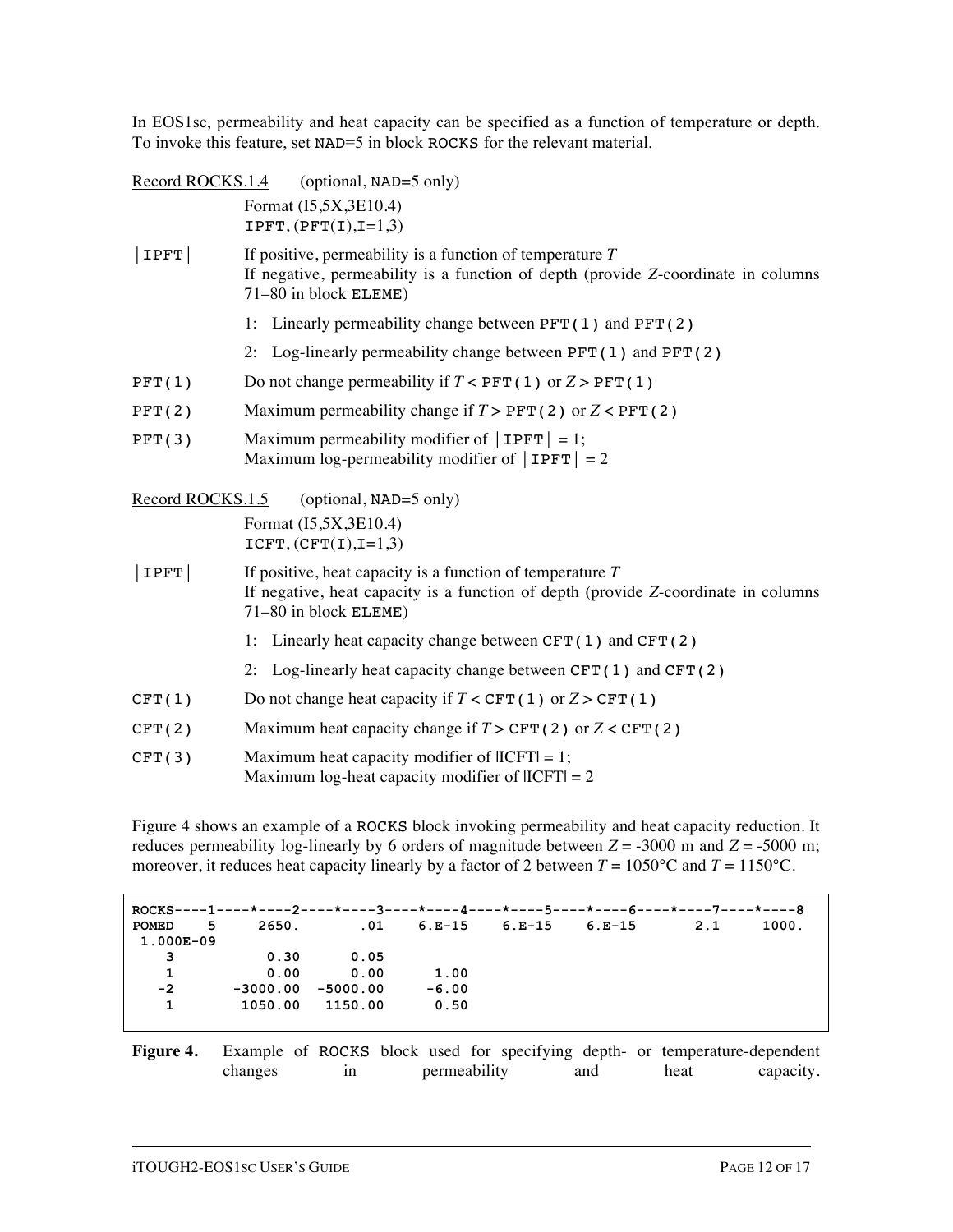## **5. EXAMPLES**

The examples in this section are all tutorial. Their purpose is to demonstrate the use of iTOUGH2- EOS1SC features.

#### **5.1 Five-Spot Geothermal Production/Injection under Supercritical Conditions**

The problem presented is a modified version of the geothermal five-spot problem described by *Pruess et al.* [2012]. The five-spot well pattern shown in Figure 5 has a high degree of symmetry so only one-eighth of the pattern including one injector and one producer is modeled. The reservoir parameters are summarized in Table 3. The reservoir is modeled as a homogeneous porous medium with thickness 305 m, porosity 0.01, and permeability  $6 \times 10^{-15}$  m<sup>2</sup>. The grain density of the rock is 2650 kg/m<sup>3</sup>, the specific heat is 1000 J/kg<sup>o</sup>C, and the heat conductivity is 2.1 W/m<sup>o</sup>C. EOS1sC can be used to model the extreme temperature and pressure conditions likely to be present at the roots of magmatic geothermal reservoirs. For this case, the initial temperature of the reservoir is set as 1200 $\degree$ C, and the initial pressure is set as 50 MPa. The injection and production rates are 24 kg/s, and the enthalpy of the injected fluid is set as 3000 kJ/kg.

The input file for use with the EOS1SC module is shown in Figure 6. For the first simulation, MOP2(11) is set as 1 so that only the IAPWS-IF97 formulation is used. The cooling of the reservoir is simulated for 55 years of production. Figure 7 shows the pressure-temperature diagram for the element located in the middle between the injector and the producer (element #6, shown in gray in Figure 5). The temperature of the reservoir is initially at 1200ºC and has decreased to 1125°C after 55 years. The temperatures and pressures are always within the operational limit of the IAPWS-IF97 formulation; an extrapolation of the formulation is not required. Next, MOP2(11) is set as 2 so that a combination of the IAPWS-IF97 and IAPWS-95 formulations is used. For this option, IAPWS-95 is used for temperature above or equal to 800°C, and IAPWS-IF97 is used to increase computational speed once the temperature drops below 800°C. In this case, the initial temperature of 1200°C is above the operational temperature limit of 1000°C for IAPWS-95. However, the temperature and pressure results for the element located in the middle between the injector and the producer are identical to when only IAPWS-IF97 is used (see Figure 7). Hence, this extrapolation of the IAPWS-95 formulation above its operational limit gives accurate results.

The main disadvantage of using IAPWS-95 is the relatively slow computational speed. The IAPWS-IF97 formulation is based on IAPWS-95, and it is significantly faster, as discussed by *Magnusdottir and Finsterle* [2015]. For this case, the CPU time increases by a factor of 10 when using a combination of IAPWS-95 and IAPWS-IF97 instead of using only IAPWS-IF97. This factor would increase for higher simulation temperatures as it depends on how many times the thermodynamic properties are calculated for temperatures above 800°C (i.e. how many times the IAPWS-95 formulation is used during the simulation compared to how many times the IAPWS-IF97 formulation is used). Thus, for faster computational speed it is recommended that IAPWS-IF97 (MOP2(11)=1) is used. For modeling extreme temperatures and pressures above the operational limit of the chosen thermodynamic formulation, it is important to study the accuracy of the extrapolated formulation.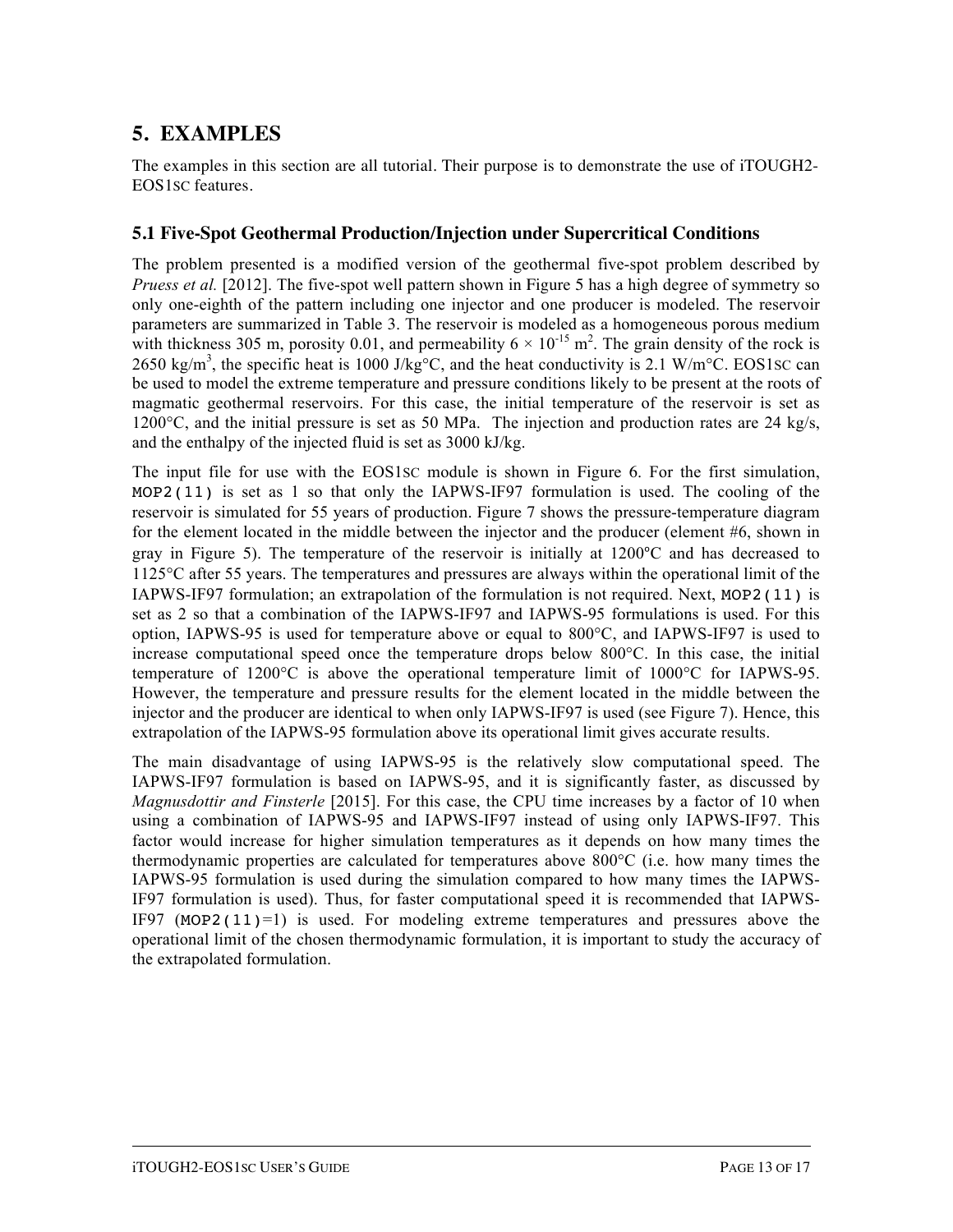

Figure 5. Five-spot injection/production problem showing the element in the middle between the injector and the producer in gray.

**Table 3. Reservoir model parameters.** 

| Formation                           |                                      |  |  |
|-------------------------------------|--------------------------------------|--|--|
| Rock grain density                  | $2650 \text{ kg/m}^3$                |  |  |
| Specific heat                       | $1000$ J/kg $^{\circ}$ C             |  |  |
| Heat conductivity                   | $2.1$ W/m $^{\circ}$ C               |  |  |
| Porosity                            | $1\%$                                |  |  |
| Permeability                        | $6.0 \times 10^{-15}$ m <sup>2</sup> |  |  |
| <b>Thickness</b>                    | 305 m                                |  |  |
| Relative permeability: Corey curves |                                      |  |  |
| irreducible liquid saturation       | 0.30                                 |  |  |
| irreducible gas saturation          | 0.05                                 |  |  |
| <b>Initial Conditions</b>           |                                      |  |  |
| Temperature                         | 1200 °C                              |  |  |
| Liquid saturation                   | 0.99                                 |  |  |
| Pressure                            | 50 MPa                               |  |  |
| Production/Injection                |                                      |  |  |
| Pattern area                        | $1 \text{ km}^2$                     |  |  |
| Production rate*                    | $24 \text{ kg/s}$                    |  |  |
| Injection rate*                     | $24 \text{ kg/s}$                    |  |  |
| Injection enthalpy                  | 3000 kJ/kg                           |  |  |

\* Full well basis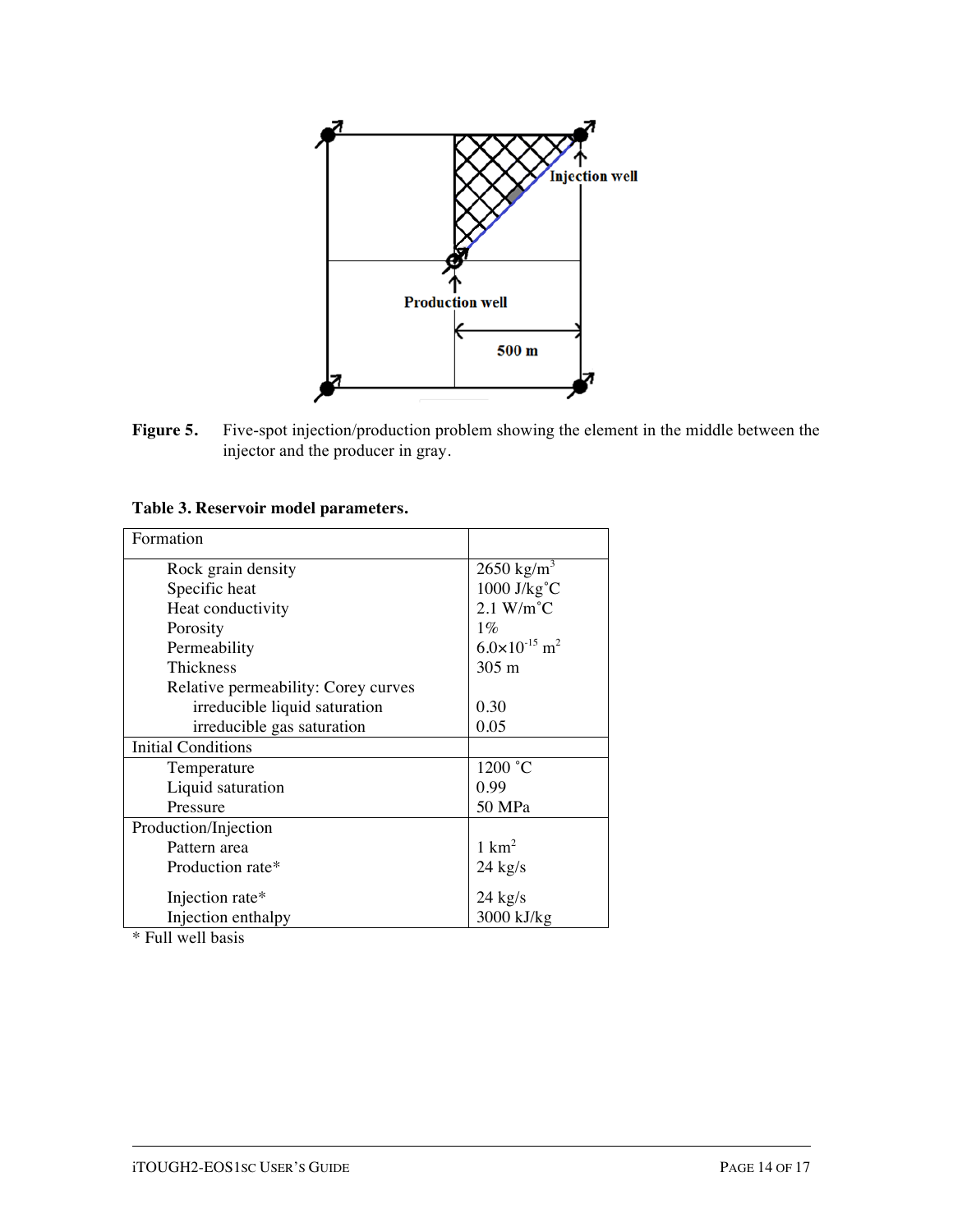|                            |                     |     |                        |                                                        | samlsc: Five spot injection/production in supercritical geothermal reservoir<br>ROCKS----1----*----2----*----3----*----4-----*----5----*----6----*----7----*----8 |                                  |     |                                  |
|----------------------------|---------------------|-----|------------------------|--------------------------------------------------------|-------------------------------------------------------------------------------------------------------------------------------------------------------------------|----------------------------------|-----|----------------------------------|
| POMED                      |                     |     |                        |                                                        | 2650. 01 6.E-15 6.E-15 6.E-15                                                                                                                                     |                                  | 2.1 | 1000.                            |
|                            |                     |     |                        |                                                        | $START-----1-----1-----2-----1-----3-----3-----1-----4-----4-----5-----5-----6---4---6---4---7---1---4---8$                                                       |                                  |     |                                  |
|                            |                     |     |                        |                                                        | PARAM----1----*-123456789012345678901234----*----5----*----6----*----7----*----8                                                                                  |                                  |     |                                  |
| 39999                      |                     |     | 999910000000000000 4 0 | 1.736e+9 1.0E05 3.15576E5                              |                                                                                                                                                                   |                                  |     |                                  |
|                            | 1.000e-05 1.000e-01 |     |                        |                                                        |                                                                                                                                                                   |                                  |     |                                  |
|                            |                     |     |                        | 5.000000000000e+007 1.200000000000e+003                |                                                                                                                                                                   |                                  |     |                                  |
|                            |                     |     |                        |                                                        |                                                                                                                                                                   |                                  |     |                                  |
|                            |                     |     |                        |                                                        | <br> RPCAP----1----*----2----*----3----*----4-----*----5----*----6----*----7----*----8                                                                            |                                  |     |                                  |
| 3                          | .30                 | .05 |                        |                                                        |                                                                                                                                                                   |                                  |     |                                  |
| $\mathbf{1}$               |                     | 1.0 |                        |                                                        |                                                                                                                                                                   |                                  |     |                                  |
|                            |                     |     |                        |                                                        | ELEME----1----*----2----*----3----*----4----*----5----*----6----*----7----*-----8                                                                                 |                                  |     |                                  |
| $\mathbf{1}$               |                     |     |                        | POMED0.1906E+060.1250E+04                              |                                                                                                                                                                   | 0.                               |     | $0.0.1525E+03$                   |
| $\overline{c}$             |                     |     |                        | POMED0.7625E+060.5000E+04                              |                                                                                                                                                                   | $0.7071E + 02$                   |     | $0.0.1525E + 03$                 |
| 3                          |                     |     |                        | POMED0.7625E+060.5000E+04                              |                                                                                                                                                                   | $0.1414E + 03$                   |     | $0.0.1525E + 03$                 |
| $\overline{4}$<br>5        |                     |     |                        | POMED0.7625E+060.5000E+04<br>POMED0.7625E+060.5000E+04 |                                                                                                                                                                   | $0.2121E + 03$                   |     | $0.0.1525E+03$<br>$0.0.1525E+03$ |
| 6                          |                     |     |                        | POMED0.7625E+060.5000E+04                              |                                                                                                                                                                   | $0.2828E + 03$<br>$0.3536E + 03$ |     | $0.0.1525E + 03$                 |
|                            |                     |     |                        |                                                        |                                                                                                                                                                   |                                  |     |                                  |
| 30                         |                     |     |                        | POMED0.1525E+070.1000E+05                              |                                                                                                                                                                   | 0.3536E+030.2121E+030.1525E+03   |     |                                  |
| 31                         |                     |     |                        | POMED0.1525E+070.1000E+05                              |                                                                                                                                                                   | 0.4243E+030.2121E+030.1525E+03   |     |                                  |
| 32                         |                     |     |                        | POMED0.7625E+060.5000E+04                              |                                                                                                                                                                   | 0.4950E+030.2121E+030.1525E+03   |     |                                  |
| 33                         |                     |     |                        | POMED0.7625E+060.5000E+04                              |                                                                                                                                                                   | 0.2828E+030.2828E+030.1525E+03   |     |                                  |
| 34                         |                     |     |                        | POMED0.1525E+070.1000E+05                              |                                                                                                                                                                   | 0.3536E+030.2828E+030.1525E+03   |     |                                  |
| 35                         |                     |     |                        | POMED0.7625E+060.5000E+04                              |                                                                                                                                                                   | 0.4243E+030.2828E+030.1525E+03   |     |                                  |
| 36                         |                     |     |                        | POMED0.3812E+060.2500E+04                              |                                                                                                                                                                   | 0.3536E+030.3536E+030.1525E+03   |     |                                  |
|                            |                     |     |                        |                                                        | $COMNE---1---+---2---+---3---+---4---+---5---+---6---+---6---+---7---+---8$                                                                                       |                                  |     |                                  |
| 1                          | 2                   |     |                        |                                                        | 10.3536E+020.3536E+020.1078E+05                                                                                                                                   |                                  |     |                                  |
| 2                          | 3                   |     |                        |                                                        | 10.3536E+020.3536E+020.1078E+05                                                                                                                                   |                                  |     |                                  |
| $\overline{c}$             | 12                  |     |                        |                                                        | 20.3536E+020.3536E+020.2157E+05                                                                                                                                   |                                  |     |                                  |
| 3                          | $\overline{4}$      |     |                        |                                                        | 10.3536E+020.3536E+020.1078E+05                                                                                                                                   |                                  |     |                                  |
| 3                          | 13                  |     |                        |                                                        | 20.3536E+020.3536E+020.2157E+05                                                                                                                                   |                                  |     |                                  |
| 4                          | 5                   |     |                        |                                                        | 10.3536E+020.3536E+020.1078E+05                                                                                                                                   |                                  |     |                                  |
| $\overline{4}$             | 14                  |     |                        |                                                        | 20.3536E+020.3536E+020.2157E+05                                                                                                                                   |                                  |     |                                  |
| 5                          | - 6                 |     |                        |                                                        | 10.3536E+020.3536E+020.1078E+05                                                                                                                                   |                                  |     |                                  |
| 5                          | 15                  |     |                        |                                                        | 20.3536E+020.3536E+020.2157E+05                                                                                                                                   |                                  |     |                                  |
| 6                          | 7                   |     |                        |                                                        | 10.3536E+020.3536E+020.1078E+05                                                                                                                                   |                                  |     |                                  |
| 6                          | 16                  |     |                        |                                                        | 20.3536E+020.3536E+020.2157E+05                                                                                                                                   |                                  |     |                                  |
| $\ddot{\phantom{0}}$<br>30 | $\ddotsc$<br>34     |     |                        |                                                        | 20.3536E+020.3536E+020.2157E+05                                                                                                                                   |                                  |     |                                  |
| 31                         | 32                  |     |                        |                                                        | 10.3536E+020.3536E+020.2157E+05                                                                                                                                   |                                  |     |                                  |
| 31                         | 35                  |     |                        |                                                        | 20.3536E+020.3536E+020.2157E+05                                                                                                                                   |                                  |     |                                  |
| 33                         | 34                  |     |                        |                                                        | 10.3536E+020.3536E+020.2157E+05                                                                                                                                   |                                  |     |                                  |
| 34                         | 35                  |     |                        |                                                        | 10.3536E+020.3536E+020.2157E+05                                                                                                                                   |                                  |     |                                  |
| 34                         | 36                  |     |                        |                                                        | 20.3536E+020.3536E+020.2157E+05                                                                                                                                   |                                  |     |                                  |
|                            |                     |     |                        |                                                        |                                                                                                                                                                   |                                  |     |                                  |
|                            |                     |     |                        |                                                        | GENER----1----*----2----*----3----*----4----*----5----*----6----*----7----*----8                                                                                  |                                  |     |                                  |
| 1                          | 1                   |     | $\Omega$               |                                                        | MASS 3.00 3.0E6                                                                                                                                                   |                                  |     |                                  |
| 11                         | -1                  |     | $\Omega$               | MASS                                                   | $-3.00$                                                                                                                                                           |                                  |     |                                  |
|                            |                     |     |                        |                                                        | $INCON---1---+---2---+---3---+---4---4---+---5---+---6---+---6---+---7---+---8$                                                                                   |                                  |     |                                  |
|                            |                     |     |                        |                                                        | ENDCY----1----*----2----*----3----*----4----*----5----*----6----*----7----*----8                                                                                  |                                  |     |                                  |
|                            |                     |     |                        |                                                        |                                                                                                                                                                   |                                  |     |                                  |

Figure 6. TOUGH2-EOS1SC input file (only part of ELEME and CONNE data blocks is shown).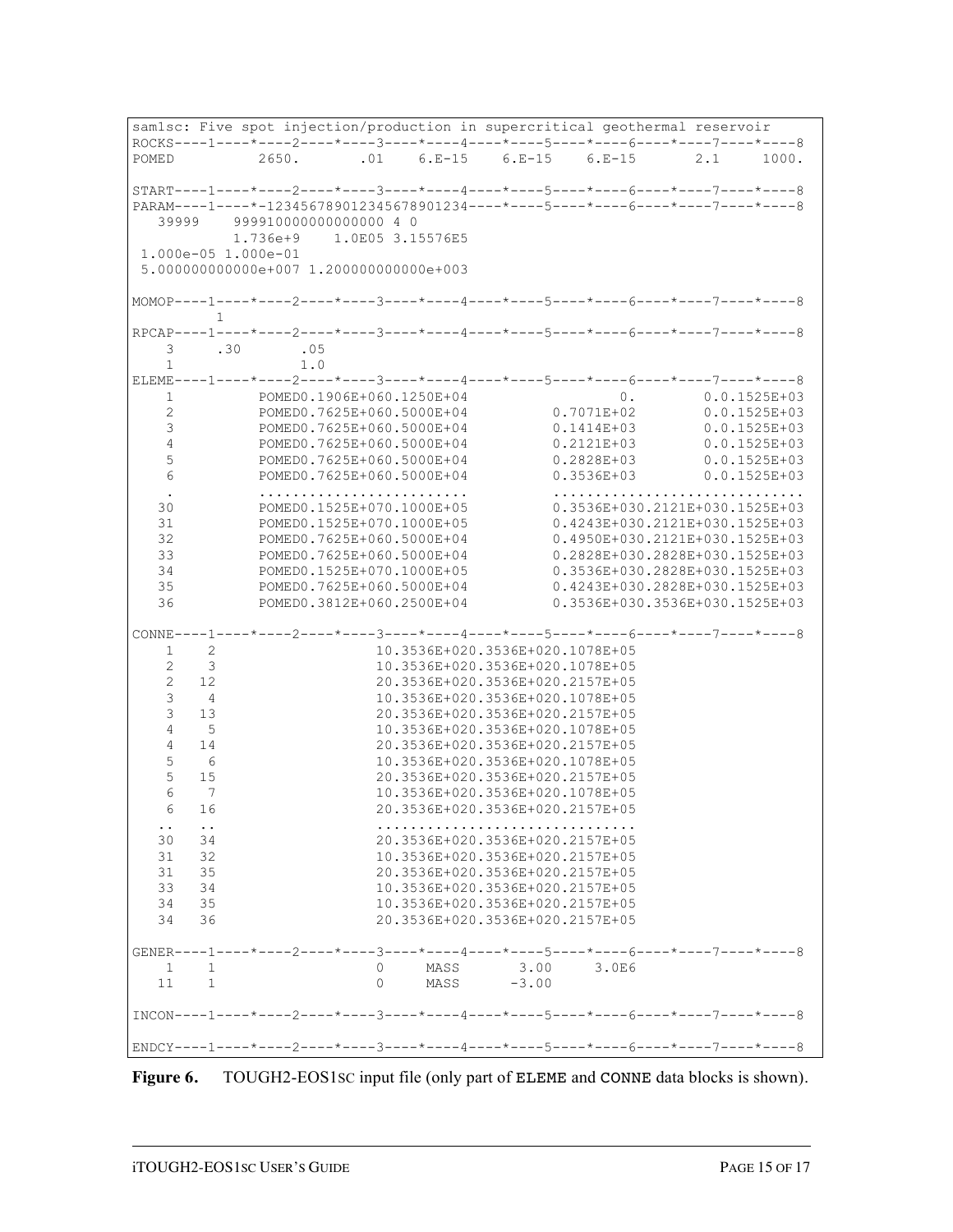

Figure 7. Pressure-temperature diagram for the element in the middle between the injector and the producer (shown in gray in Figure 5).

.